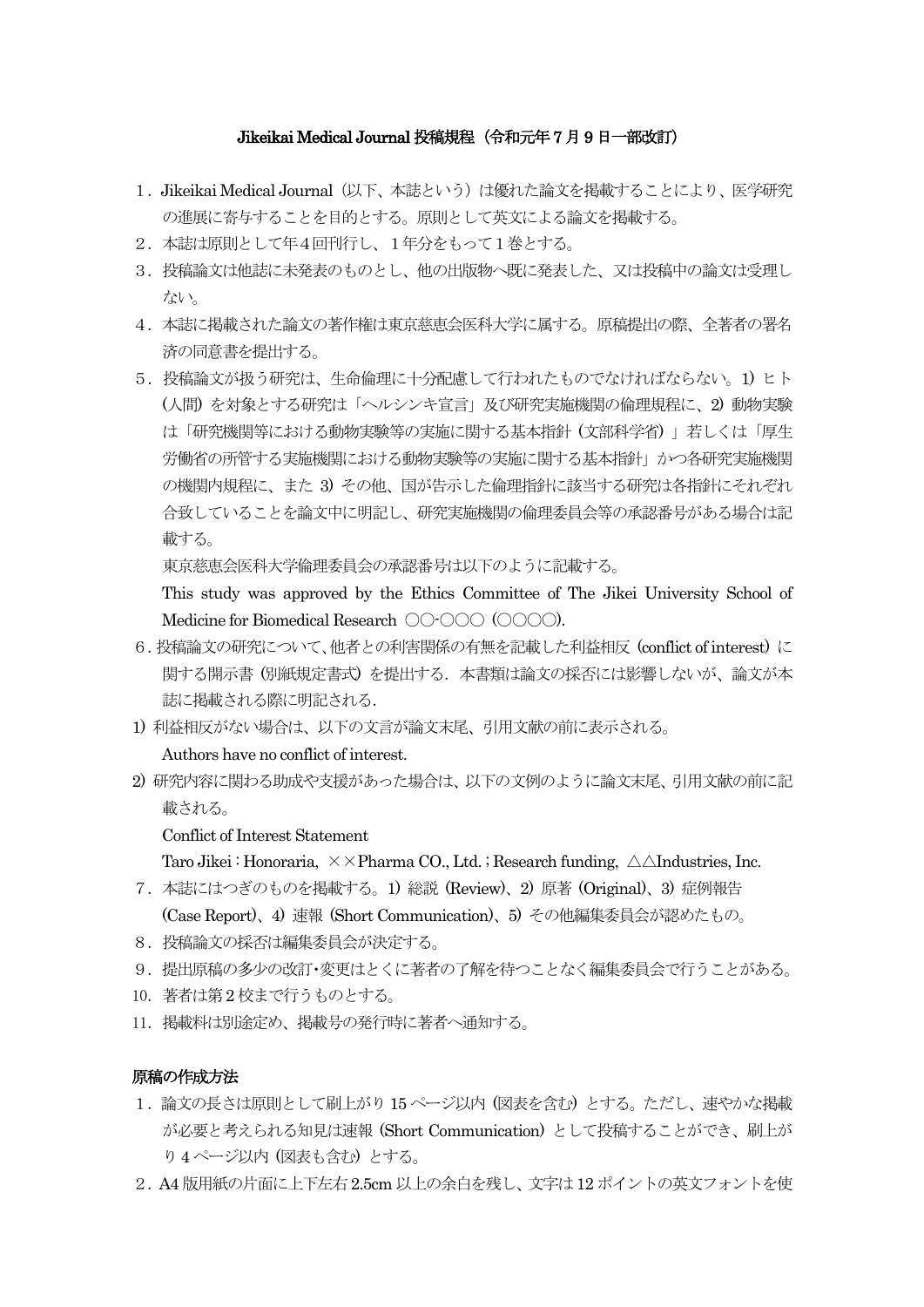用し、ダブルスペース、1枚当り 25 行以内に設定する (原稿は 2 枚で刷上がりほぼ1ページ に相当する) 。

- 3.原稿の様式 以下の 1)-6) は、それぞれ用紙を別にして文を始めるものとする。1)-5) にはページ番号を 右下部に記入する。
- 1) 標題 (title)、柱 (running title)
- a) 主論点を的確に表現した簡潔な標題とし、語間のスペースを含めて80 字以内を原則とする。
- b) 柱 (印刷論文の奇数ページの最上欄に記されるもの) として、語間のスペースを加えて 40 字以 内の簡略標題を作成し、標題の下に ( ) に入れて記入する。
- c) 標題紙にはローマ字表記による著者名 (日本人の場合は日本語表記名を付記する)、所属機関と講 座名 (英語表記及び日本語表記)、連絡先 (住所、メールアドレス) を記載する。
- 2) 抄録 (Abstract)

200 語 (速報の場合は100 語) 以内とする。

- 3) キーワード (Key words) の付与 論文の内容を的確に表現するキーワード (英語) を「Medical Subject Headings (米国国立医学図 書館)」(最新版) を参考にして5 語程度付与する。
- 4) 本文

各章には標題 (例えばIntroduction, Materials and Methods, Results, Discussion) を付し、章の 中の項目は1,2,3,・・・・のように番号づけして明瞭にする。

- 5) 引用文献 (References)
- a) 文献は本文中の引用順に一連番号1,3,6,7・・・・を右肩上につける。
- b) 引用文献リストの記載要領は Recommendations for the Conduct, Reporting, Editing, and Publication of Scholarly work in Medical Journals (最新版)\*に従い、上記の番号順にリストする。 著者名は6 名以上の場合は6 名までを記載し、その他を et al.とする。

\* International Committee of Medical Journal Editors. Recommendations for the Conduct, Reporting, Editing, and Publication of Scholarly work in Medical Journals.

http://www.icmje.org/recommendations/

- c) 雑誌名の略記はMEDLINE に準拠する。
- d) 引用文献の記載要領

[1]雑誌論文の場合

```
a) 著者の姓名 (姓を先に名は頭文字のみ).論文題名.雑誌名.出版年;巻:ページ (はじめ-おわ
り).
```
(例1)

van Seters M, van Beurden M, ten Kate FJ, Beckmann I, Ewing PC, Eijkemans MJ, et al. Treatment of vulvar intraepithelial neoplasia with topical imiquimod. N Engl J Med. 2008; 358:1465-73.

```
b) 和文雑誌の場合は著者の姓名 (姓を先に名は頭文字のみ) をローマ字で記し、論文題名を英訳
した上 (in Japanese) を付記する。雑誌名はローマ字とする。ただし欧文誌名を持つ場合は、そ
れを ( ) に入れて併記する。
```
(例2)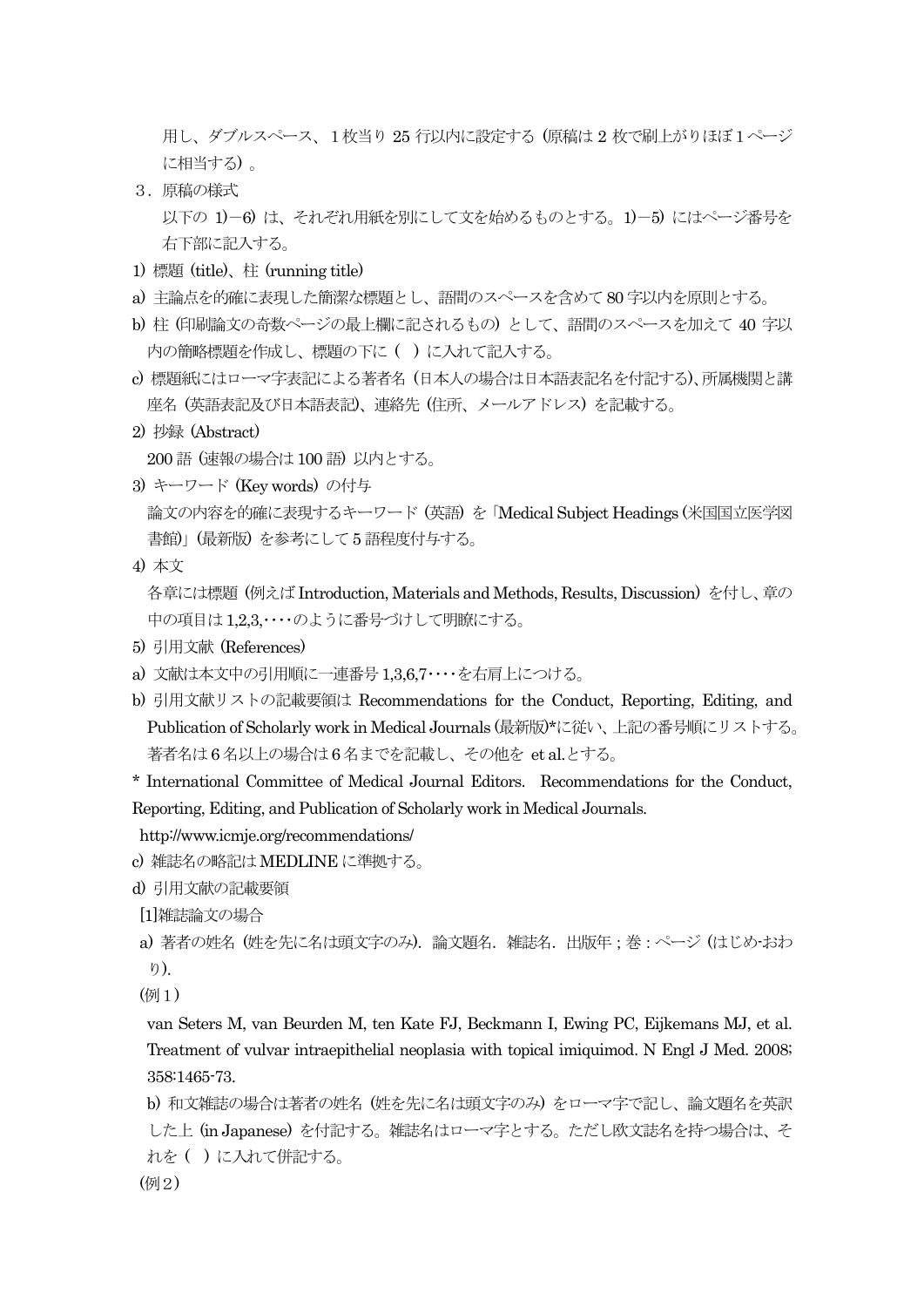Endo M. Professor Ebashi and his calcium theory of excitation-contraction coupling: the road to its accomplishment (in Japanese). . Tokyo Jikeikai Ikadaigaku Zasshi (Tokyo Jikeikai Med J). 2007; 122:201-13.

[2]単行書の場合

A. 一冊全体又は一冊の部分的ページを引用した場合

著者又は編者名. 引用個所タイトル. 書名. 版数. 出版地:出版社;出版年. p.ページ (はじめ-おわり).編者の場合は姓名の後にeditor. 又は editors. をつける。

(例3)

Eyre HJ, Lange DP, Morris LB. Informed decisions: the complete book of cancer diagnosis, treatment, and recovery. 2nd ed. Atlanta: American Cancer Society; 2002. p.768 .

B. 数編の論文でまとめられた図書の一論文を引用した場合

(例4)

Lynfield R, Ogunmodede F, Guerina NG. Toxoplasmosis. In: McMillan JA, Feigin RD, DeAngelis CD, Jones MD Jr, editors. Oski's pediatrics: principles and practice. 4th ed. Philadelphia: Lippincott Williams & Wilkins; 2006.p.1351-62.

[3]電子文献の場合

上記の印刷媒体の引用方法に従った上、URL、参照日付を記載する。

(例5)

Price AL, Butler J, Patterson N, Capelli C, Pascali VL, Scarnicci F, et al. Discerning the ancestry of European Americans in Genetic Association Studies. PLoS Genet 2008 J;4:e236. http://www.pubmedcentral.nih.gov/articlerender.fcgi?artid=2211542.[accessed 2008-09-14] (例6)

FDA public health advisory: life-threatening brain infection in patients with systemic lupus erythematosus after Rituxan (rituximab) treatment. Rockville, MD: Food and Drug Administration, 2006. http://www.fda.gov/cder/drug/advisory/rituximab.htm. [accessed 2008-12-04]

(参考) ここに指定の無い文献記載の書式は以下を参考にすること。

http://www.nlm.nih.gov/bsd/uniform\_requirements.html

http://www.ncbi.nlm.nih.gov/books/bookres.fcgi/citmed/frontpage.html

- 6) 表 (tables) 及び図 (figures)
- a) 表はダブルスペースでタイプし、その簡略な標題を付し、本文中に挿入する部位を指定する。
- b) 図・写真は、そのまま写真製版ができるように濃淡が明瞭な図、画質の高品質な写真をA4 版用 紙に印刷する。あわせて各図表、写真のデータは電子メディアに保存し提出する。また、本文中 に挿入する部位を指定する。
- c) 図表の表題、説明一覧をダブルスペースで論文の最後に別紙でつける。
- 4.原稿の提出

論文は正1 部 (オリジナル)、副 (コピー可。ただし図・写真は高品質で明瞭な印刷であること) 2 部の計3 部を提出する。

原則として、表紙、抄録、本文、文献、図表などすべてのファイルを電子メディアに保存 (本 文はテキスト形式保存を推奨) して著者名を明記し、あわせて提出する。随時下記へ提出する。